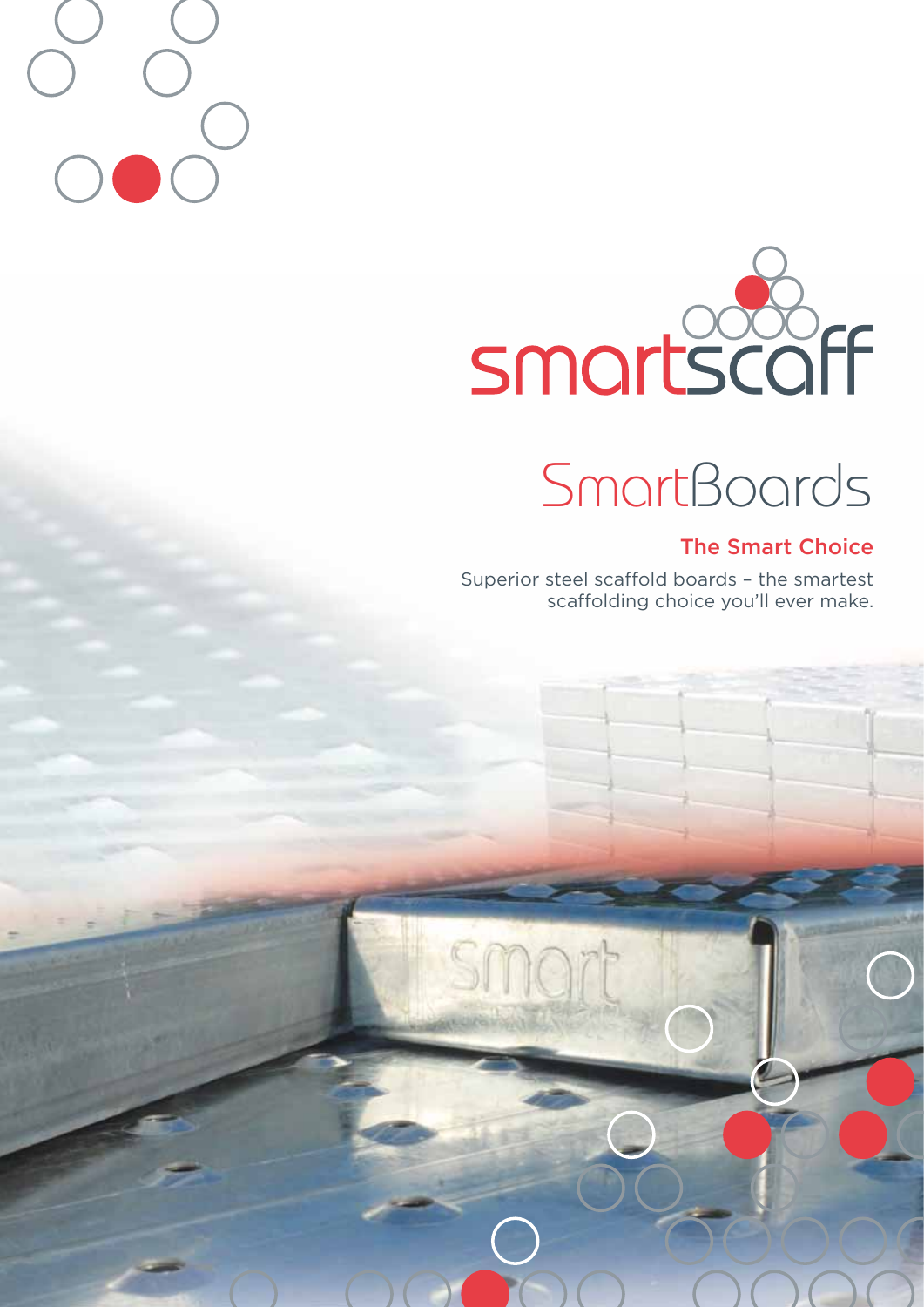#### Now It's Easy to Work Smarter

It has become more important for companies to work smarter by making better choices for their businesses. Smart Boards make this easy by offering customers the very best in quality, service and expertise. Drawing on the experience of our industry leading team, we have developed a new range of innovative scaffolding products using the very latest in manufacturing technology. Not only are our products made to the highest safety standards, they have also been specially designed to meet the changing requirements of the scaffolding industry.

Australian Made to Australian Standards, isn't that a smart idea

# Not your average scaffolding boards

Smart Boards are the cornerstone of our product range and they are no ordinary board, their intelligent design is what really sets them apart. Smart Boards are manufactured using a single piece construction process producing a high quality galvanised steel scaffold board that is safer to use and almost maintenance free.

With a range of options and superior fabrication methods Smartboards have features that speak for themselves, we truly believe they are the smartest choice for your scaffolding or rental requirements.

Smart Boards are available in the following lengths in both Dimple and Punch Tread finish:

2.4m, 1.8m, 1.2m, 1.0m and 0.7m (3m also available).

Certified with a Safe Working Load of 225kg each as per AS:1577-1993



#### Uhat a smart idea

- Put your name here
- Prevent theft
- Promote your company
- Min quantities apply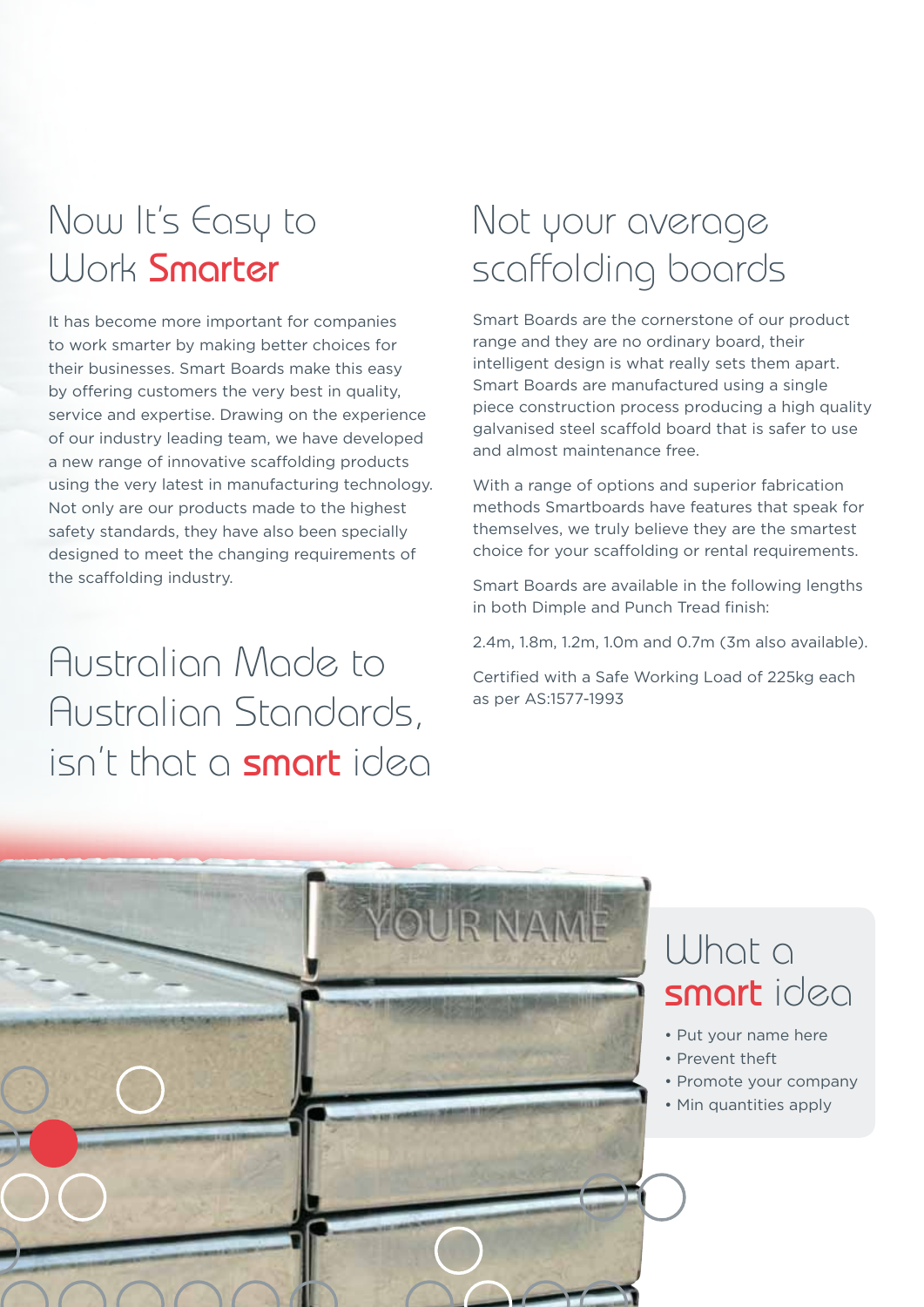Never replace a board end

**INTO Y** 

mari

### So Why Are Smart Boards the Smart Choice?

| <b>Feature</b>                   | <b>Benefit</b>                                                                                                                                                                                                                                             |
|----------------------------------|------------------------------------------------------------------------------------------------------------------------------------------------------------------------------------------------------------------------------------------------------------|
| One piece construction           | • The board is stronger<br>• The end of the board cannot fall out - no missing Board ends<br>• Minimal maintenance                                                                                                                                         |
| 2mm steel for<br>extra strength  | • Thicker steel reduces torsion & flexing of the board<br>• Less bounce when you walk on it<br>• Provides superior strength over thinner steel boards<br>• Longer life, sturdier & harder to damage<br>• Up to 25% thicker steel than some imported boards |
| <b>Dimple Tread Pattern</b>      | • Non slip surface to AS:1577-1993<br>• No perforation on boards means less chance of corrosion<br>• Less dirt and debris dropped to lower decks<br>• Non slip surface to AS:1577-1993                                                                     |
| <b>Punched Tread Pattern</b>     | • Non slip surface to AS:1577-1993<br>• Traditional scaffolding board finish<br>• Hole sizes comply with Australian Standards                                                                                                                              |
| Drain holes in board ends        | • Helps to prevent corrosion as allows water to drain when boards are<br>stacked for storage                                                                                                                                                               |
| <b>Galvanised spangle finish</b> | • Superior galvanised finish helps prevent corrosion<br>• Longer life                                                                                                                                                                                      |
| <b>Fixed length tolerances</b>   | • The manufacturing process ensures that Board lengths<br>are identical to provide a consistent fit into scaffold bays<br>• Length can be altered for different scaffold systems                                                                           |
| <b>Formed edges</b>              | • The rolled edge of the board is rounder than a<br>folded edge and provides additional strength<br>• The rolled edge is not subject to fatigue<br>& cracking like a folded edge                                                                           |

Example of tread styles available: Dimple / Punch Tread Patterns